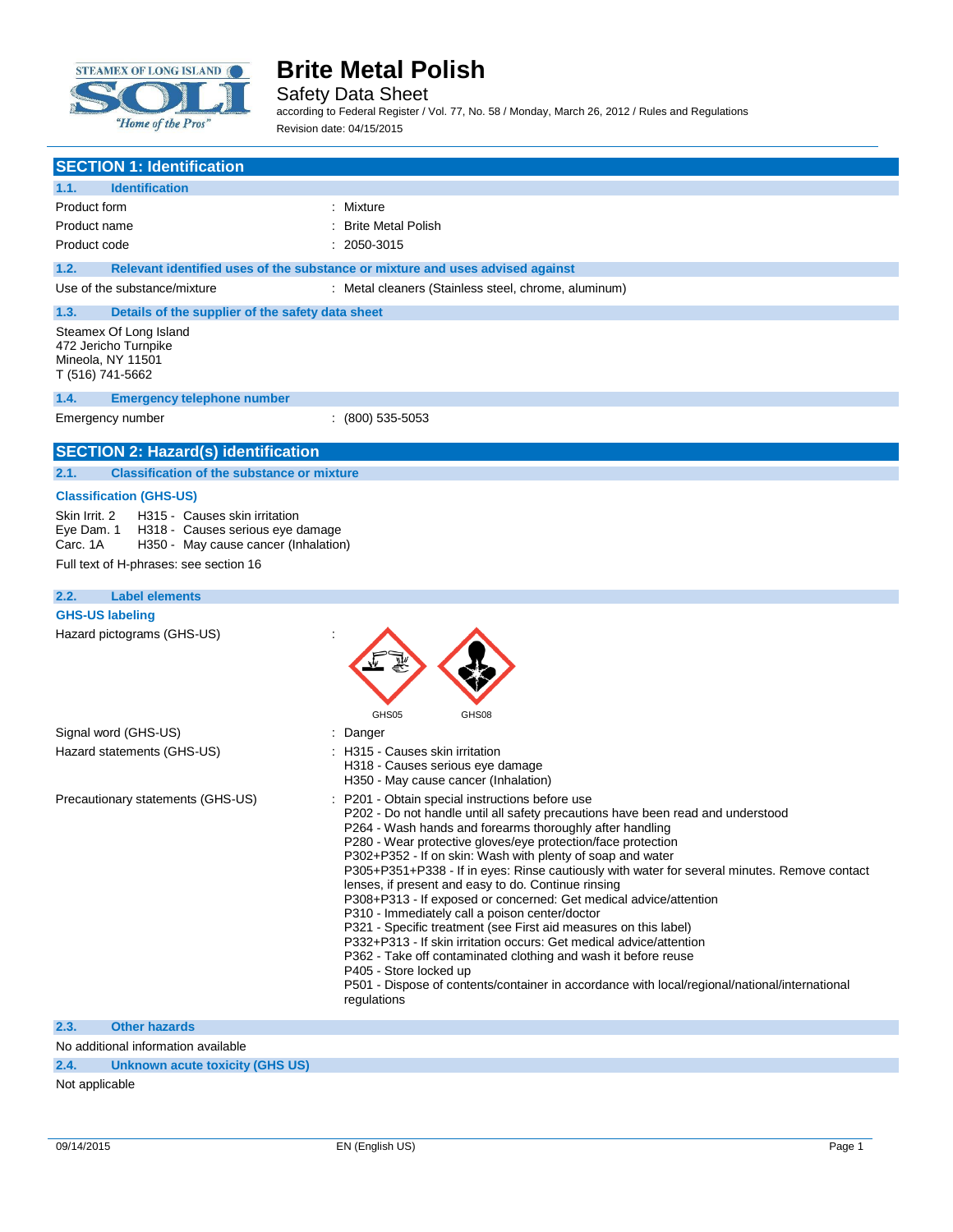Safety Data Sheet

according to Federal Register / Vol. 77, No. 58 / Monday, March 26, 2012 / Rules and Regulations

### **SECTION 3: Composition/information on ingredients**

#### **3.1. Substance**

#### Not applicable

L.

| 3.2.<br><b>Mixture</b>                         |                           |               |                                                              |
|------------------------------------------------|---------------------------|---------------|--------------------------------------------------------------|
| <b>Name</b>                                    | <b>Product identifier</b> | $\frac{9}{6}$ | <b>Classification (GHS-US)</b>                               |
| Silica                                         | (CAS No) 14808-60-7       | $20 - 30$     | Carc. 1A, H350                                               |
| Ammonium Hydroxide, aqueous solution, conc=25% | (CAS No) 1336-21-6        | $1 - 5$       | Skin Corr. 1B, H314<br>Aquatic Acute 1, H400                 |
| 2-propanol                                     | (CAS No) 67-63-0          | $1 - 5$       | Flam. Lig. 2, H225<br>Eye Irrit. 2A, H319<br>STOT SE 3, H336 |

Full text of H-phrases: see section 16

|            | <b>SECTION 4: First aid measures</b>                                |                                                                                                                                                                                                     |
|------------|---------------------------------------------------------------------|-----------------------------------------------------------------------------------------------------------------------------------------------------------------------------------------------------|
| 4.1.       | <b>Description of first aid measures</b>                            |                                                                                                                                                                                                     |
|            | First-aid measures general                                          | : Never give anything by mouth to an unconscious person. If you feel unwell, seek medical<br>advice (show the label where possible).                                                                |
|            | First-aid measures after inhalation                                 | : Allow victim to breathe fresh air. Allow the victim to rest.                                                                                                                                      |
|            | First-aid measures after skin contact                               | Wash with plenty of soap and water. Wash contaminated clothing before reuse. If skin irritation<br>occurs: Get medical advice/attention. Specific treatment (see First aid measures on this label). |
|            | First-aid measures after eye contact                                | : Rinse cautiously with water for several minutes. Remove contact lenses, if present and easy to<br>do. Continue rinsing. Immediately call a poison center or doctor/physician.                     |
|            | First-aid measures after ingestion                                  | : Rinse mouth. Do NOT induce vomiting. Obtain emergency medical attention.                                                                                                                          |
| 4.2.       | Most important symptoms and effects, both acute and delayed         |                                                                                                                                                                                                     |
|            | Symptoms/injuries after inhalation                                  | : May cause cancer by inhalation.                                                                                                                                                                   |
|            | Symptoms/injuries after skin contact                                | : Causes skin irritation.                                                                                                                                                                           |
|            | Symptoms/injuries after eye contact                                 | : Causes serious eye damage.                                                                                                                                                                        |
| 4.3.       |                                                                     | Indication of any immediate medical attention and special treatment needed                                                                                                                          |
|            | No additional information available                                 |                                                                                                                                                                                                     |
|            | <b>SECTION 5: Firefighting measures</b>                             |                                                                                                                                                                                                     |
| 5.1.       | <b>Extinguishing media</b>                                          |                                                                                                                                                                                                     |
|            | Suitable extinguishing media                                        | : Foam. Dry powder. Carbon dioxide. Water spray. Sand.                                                                                                                                              |
|            | Unsuitable extinguishing media                                      | : Do not use a heavy water stream.                                                                                                                                                                  |
|            |                                                                     |                                                                                                                                                                                                     |
| 5.2.       | Special hazards arising from the substance or mixture               |                                                                                                                                                                                                     |
|            | No additional information available                                 |                                                                                                                                                                                                     |
| 5.3.       | <b>Advice for firefighters</b>                                      |                                                                                                                                                                                                     |
|            | Firefighting instructions                                           | : Use water spray or fog for cooling exposed containers. Exercise caution when fighting any<br>chemical fire. Prevent fire-fighting water from entering environment.                                |
|            | Protection during firefighting                                      | : Do not enter fire area without proper protective equipment, including respiratory protection.                                                                                                     |
|            | <b>SECTION 6: Accidental release measures</b>                       |                                                                                                                                                                                                     |
| 6.1.       | Personal precautions, protective equipment and emergency procedures |                                                                                                                                                                                                     |
| 6.1.1.     | For non-emergency personnel                                         |                                                                                                                                                                                                     |
|            | Emergency procedures                                                | : Evacuate unnecessary personnel.                                                                                                                                                                   |
|            |                                                                     |                                                                                                                                                                                                     |
| 6.1.2.     | For emergency responders                                            |                                                                                                                                                                                                     |
|            | Protective equipment                                                | : Equip cleanup crew with proper protection.                                                                                                                                                        |
|            | <b>Emergency procedures</b>                                         | : Ventilate area.                                                                                                                                                                                   |
| 6.2.       | <b>Environmental precautions</b>                                    |                                                                                                                                                                                                     |
|            |                                                                     | Prevent entry to sewers and public waters. Notify authorities if liquid enters sewers or public waters.                                                                                             |
| 6.3.       | Methods and material for containment and cleaning up                |                                                                                                                                                                                                     |
|            | Methods for cleaning up                                             | : Soak up spills with inert solids, such as clay or diatomaceous earth as soon as possible. Collect<br>spillage. Store away from other materials.                                                   |
| 6.4.       | <b>Reference to other sections</b>                                  |                                                                                                                                                                                                     |
|            | See Heading 8. Exposure controls and personal protection.           |                                                                                                                                                                                                     |
| 09/14/2015 |                                                                     | EN (English US)<br>2/7                                                                                                                                                                              |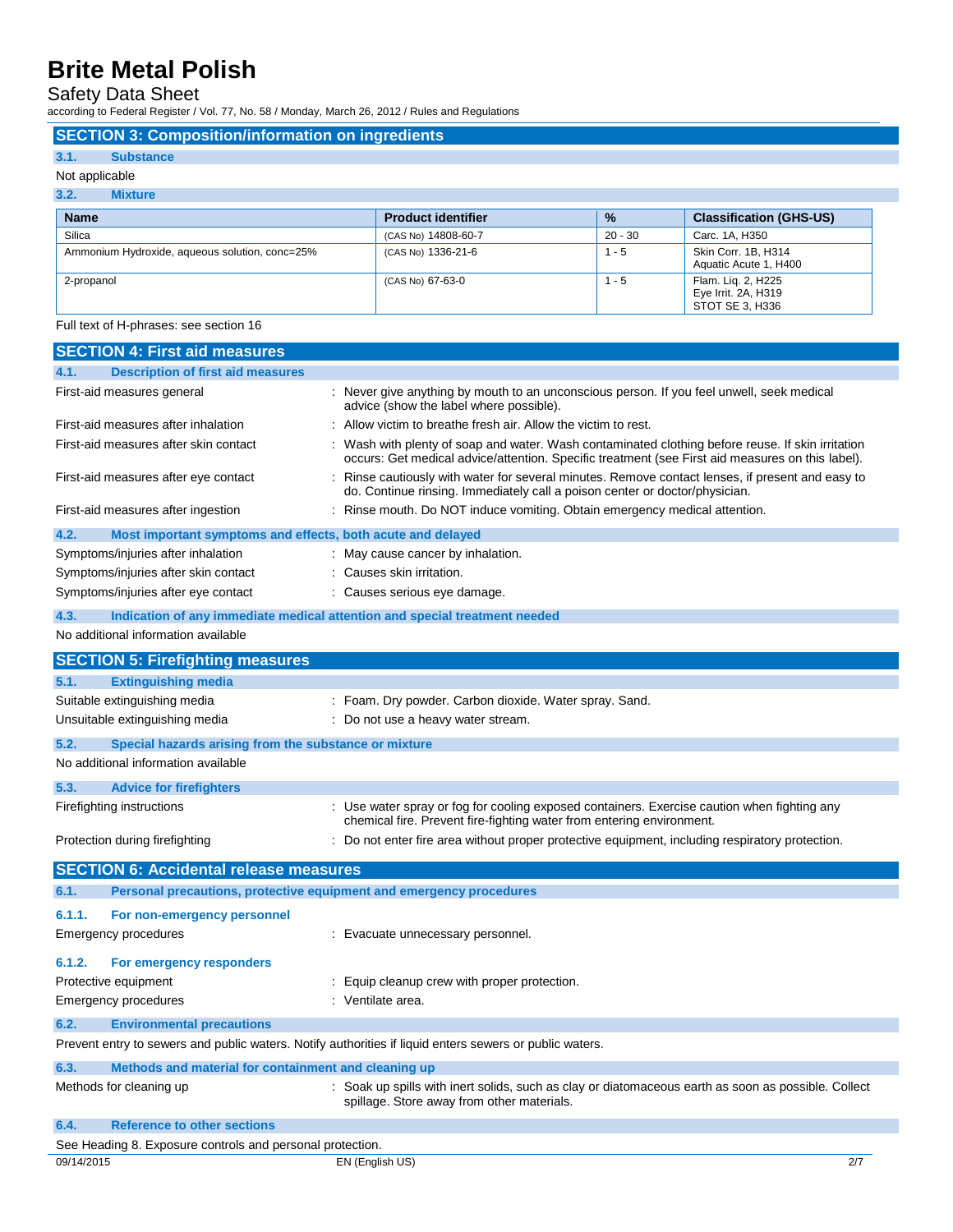### Safety Data Sheet

according to Federal Register / Vol. 77, No. 58 / Monday, March 26, 2012 / Rules and Regulations

| <b>SECTION 7: Handling and storage</b>                               |                                                                                                                                                                                                                                                                                                                            |
|----------------------------------------------------------------------|----------------------------------------------------------------------------------------------------------------------------------------------------------------------------------------------------------------------------------------------------------------------------------------------------------------------------|
| 7.1.<br><b>Precautions for safe handling</b>                         |                                                                                                                                                                                                                                                                                                                            |
| Precautions for safe handling                                        | : Wash hands and other exposed areas with mild soap and water before eating, drinking or<br>smoking and when leaving work. Provide good ventilation in process area to prevent formation<br>of vapor. Obtain special instructions before use. Do not handle until all safety precautions have<br>been read and understood. |
| Hygiene measures                                                     | : Wash hands and forearms thoroughly after handling.                                                                                                                                                                                                                                                                       |
| 7.2.<br>Conditions for safe storage, including any incompatibilities |                                                                                                                                                                                                                                                                                                                            |
| Storage conditions                                                   | : Keep only in the original container in a cool, well ventilated place away from heat, hot surfaces,<br>sparks, open flame and other ignition sources. No smoking. Keep container closed when not in<br>use.                                                                                                               |
| Incompatible products                                                | : Strong bases. Strong acids.                                                                                                                                                                                                                                                                                              |
| Incompatible materials                                               | : Sources of ignition. Direct sunlight.                                                                                                                                                                                                                                                                                    |

## **SECTION 8: Exposure controls/personal protection**

#### **8.1. Control parameters**

| 2-propanol (67-63-0) |                                     |                                                                                             |
|----------------------|-------------------------------------|---------------------------------------------------------------------------------------------|
| <b>ACGIH</b>         | ACGIH TWA (ppm)                     | 200 ppm (2-propanol; USA; Time-weighted average<br>exposure limit 8 h; TLV - Adopted Value) |
| <b>ACGIH</b>         | ACGIH STEL (ppm)                    | 400 ppm (2-propanol; USA; Short time value; TLV -<br><b>Adopted Value)</b>                  |
| <b>ACGIH</b>         | Remark (ACGIH)                      | Eye & URT irr; CNS impair                                                                   |
| <b>OSHA</b>          | OSHA PEL (TWA) (mg/m <sup>3</sup> ) | 980 mg/m $3$                                                                                |
| <b>OSHA</b>          | OSHA PEL (TWA) (ppm)                | 400 ppm                                                                                     |

| 8.2.              | <b>Exposure controls</b>      |                                                                            |  |
|-------------------|-------------------------------|----------------------------------------------------------------------------|--|
|                   | Personal protective equipment | : Avoid all unnecessary exposure.                                          |  |
| Hand protection   |                               | : Wear protective gloves/eye protection/face protection protective gloves. |  |
| Eye protection    |                               | : Chemical goggles or safety glasses.                                      |  |
|                   | Skin and body protection      | : Wear suitable protective clothing.                                       |  |
|                   | Respiratory protection        | : Wear appropriate mask.                                                   |  |
| Other information |                               | : Do not eat, drink or smoke during use.                                   |  |
|                   |                               |                                                                            |  |

### **SECTION 9: Physical and chemical properties**

| Information on basic physical and chemical properties<br>9.1. |                     |
|---------------------------------------------------------------|---------------------|
| Physical state                                                | $:$ Liquid          |
| Color                                                         | : white             |
| Odor                                                          | : ammonia odor      |
| Odor threshold                                                | : No data available |
| pH                                                            | $:7-8$              |
| Melting point                                                 | : No data available |
| Freezing point                                                | : No data available |
| Boiling point                                                 | $: 212 - 220$ °F    |
| Flash point                                                   | : $\geq 160$ °F     |
| Relative evaporation rate (butyl acetate=1)                   | : No data available |
| Flammability (solid, gas)                                     | : No data available |
| <b>Explosion limits</b>                                       | : No data available |
| Explosive properties                                          | : No data available |
| Oxidizing properties                                          | : No data available |
| Vapor pressure                                                | : No data available |
| Relative density                                              | $\therefore$ 1.2    |
| Relative vapor density at 20 °C                               | : Same as water     |
|                                                               |                     |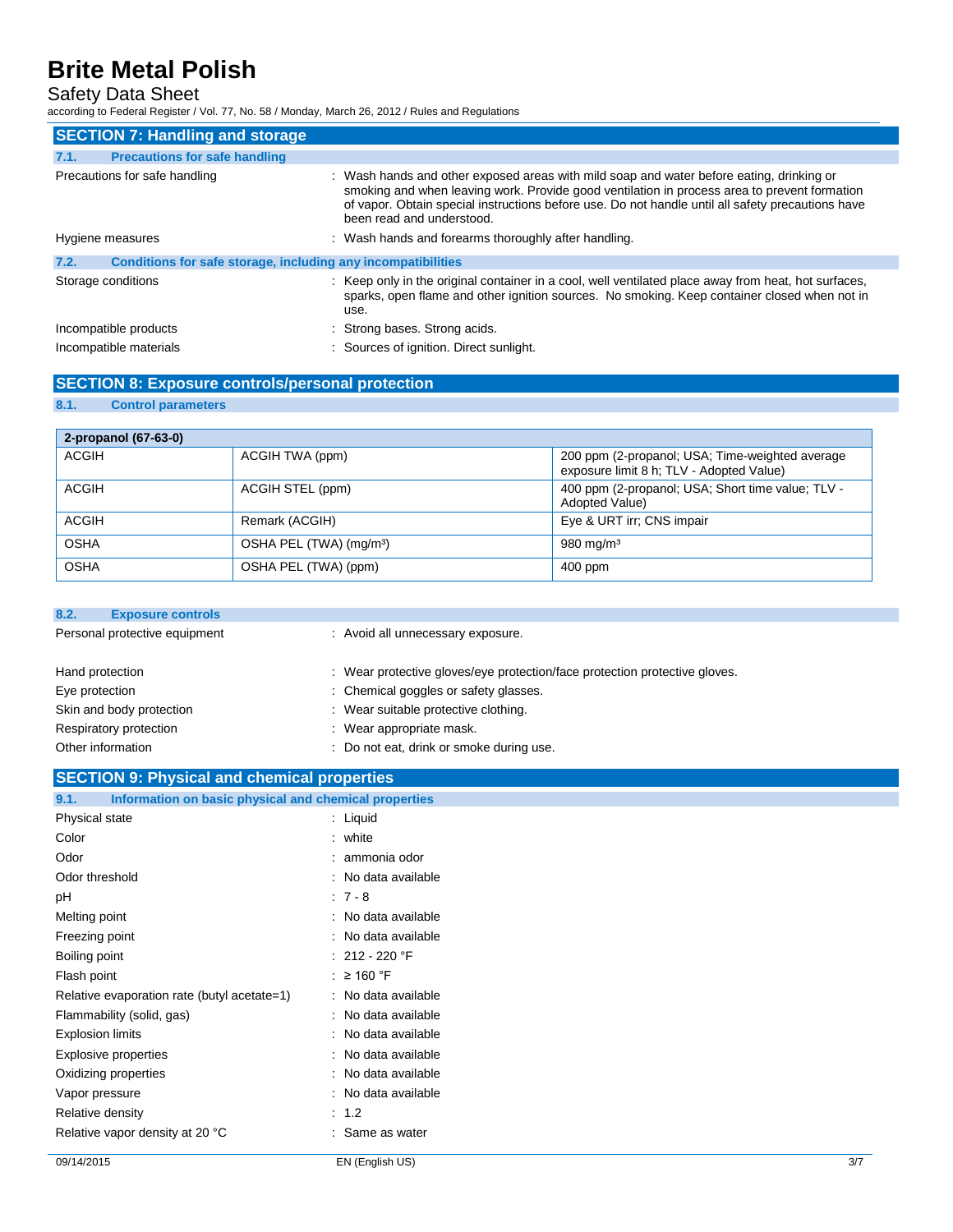### Safety Data Sheet

according to Federal Register / Vol. 77, No. 58 / Monday, March 26, 2012 / Rules and Regulations

| 2000 luliy to Foucidi Hoylotof / Yol. 77, No. 00 / Monday, Maron 20, 2012 / Naios and Hoyalations |                                                                                                               |
|---------------------------------------------------------------------------------------------------|---------------------------------------------------------------------------------------------------------------|
| Solubility                                                                                        | : Soluble in water.<br>Water: Solubility in water of component(s) of the mixture :<br>$\bullet$ : $\bullet$ : |
| Log Pow                                                                                           | No data available                                                                                             |
| Auto-ignition temperature                                                                         | No data available                                                                                             |
| Decomposition temperature                                                                         | No data available                                                                                             |
| Viscosity                                                                                         | No data available                                                                                             |
| Viscosity, kinematic                                                                              | No data available                                                                                             |
| Viscosity, dynamic                                                                                | No data available                                                                                             |
| <b>Other information</b><br>9.2.                                                                  |                                                                                                               |
| No additional information available                                                               |                                                                                                               |
| <b>SECTION 10: Stability and reactivity</b>                                                       |                                                                                                               |
| 10.1.<br><b>Reactivity</b>                                                                        |                                                                                                               |
| No additional information available                                                               |                                                                                                               |
| 10.2.<br><b>Chemical stability</b>                                                                |                                                                                                               |
| Stable under normal conditions. Not established.                                                  |                                                                                                               |
| 10.3.<br><b>Possibility of hazardous reactions</b>                                                |                                                                                                               |
| Not established.                                                                                  |                                                                                                               |
| <b>Conditions to avoid</b><br>10.4.                                                               |                                                                                                               |
| Direct sunlight. Extremely high or low temperatures.                                              |                                                                                                               |
| 10.5.<br><b>Incompatible materials</b>                                                            |                                                                                                               |
| Strong acids. Strong bases.                                                                       |                                                                                                               |
| 10.6.<br><b>Hazardous decomposition products</b>                                                  |                                                                                                               |
| Fume, Carbon monoxide, Carbon dioxide.                                                            |                                                                                                               |
| <b>SECTION 11: Toxicological information</b>                                                      |                                                                                                               |
| 11.1.<br>Information on toxicological effects                                                     |                                                                                                               |
|                                                                                                   |                                                                                                               |
| Acute toxicity                                                                                    | Not classified                                                                                                |

| 2-propanol (67-63-0)                                  |                                                                                           |
|-------------------------------------------------------|-------------------------------------------------------------------------------------------|
| LD50 dermal rabbit                                    | 12870 mg/kg (Rabbit; Experimental value; Equivalent or similar to OECD 402; 16.4; Rabbit) |
| LC50 inhalation rat (mg/l)                            | 73 mg/l/4h (Rat)                                                                          |
| ATE US (dermal)                                       | 12870.000 mg/kg body weight                                                               |
| ATE US (vapors)                                       | 73.000 mg/l/4h                                                                            |
| ATE US (dust, mist)                                   | 73.000 mg/l/4h                                                                            |
| Skin corrosion/irritation                             | Causes skin irritation.                                                                   |
|                                                       | pH: 7 - 8                                                                                 |
| Serious eye damage/irritation                         | : Causes serious eye damage.                                                              |
|                                                       | pH: 7 - 8                                                                                 |
| Respiratory or skin sensitization                     | : Not classified                                                                          |
| Germ cell mutagenicity                                | : Not classified                                                                          |
| Carcinogenicity                                       | : May cause cancer (Inhalation).                                                          |
| Silica (14808-60-7)                                   |                                                                                           |
| IARC group                                            | 1 - Carcinogenic to humans                                                                |
| 2-propanol (67-63-0)                                  |                                                                                           |
| IARC group                                            | 3 - Not classifiable                                                                      |
| Reproductive toxicity                                 | : Not classified                                                                          |
| Specific target organ toxicity (single exposure)      | : Not classified                                                                          |
| Specific target organ toxicity (repeated<br>exposure) | : Not classified                                                                          |
| 09/14/2015                                            | 4/7<br>EN (English US)                                                                    |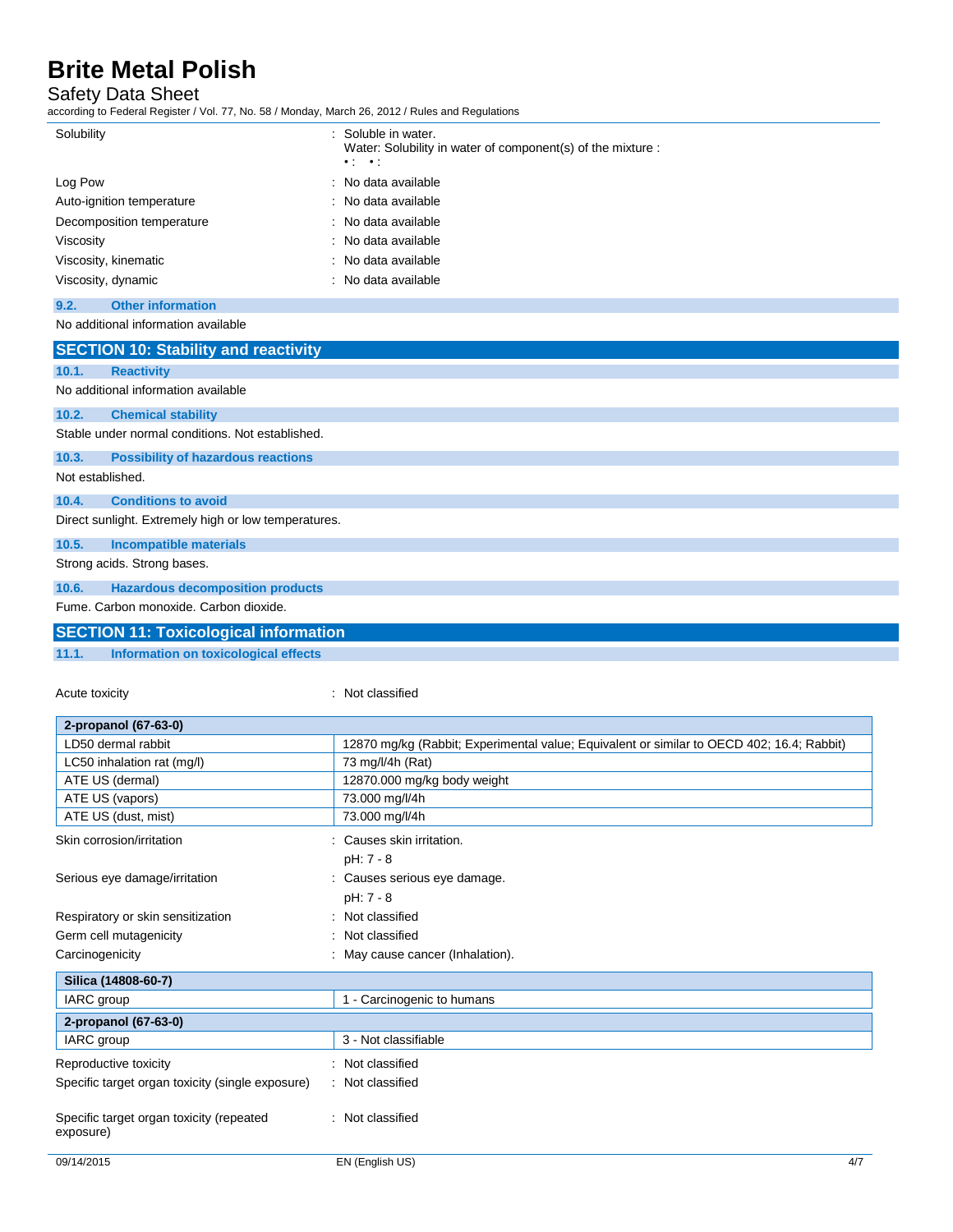## Safety Data Sheet

according to Federal Register / Vol. 77, No. 58 / Monday, March 26, 2012 / Rules and Regulations

| Aspiration hazard                                      | : Not classified                                                    |
|--------------------------------------------------------|---------------------------------------------------------------------|
| Potential Adverse human health effects and<br>symptoms | : Based on available data, the classification criteria are not met. |
| Symptoms/injuries after inhalation                     | : May cause cancer by inhalation.                                   |
| Symptoms/injuries after skin contact                   | : Causes skin irritation.                                           |
| Symptoms/injuries after eye contact                    | : Causes serious eye damage.                                        |

## **SECTION 12: Ecological information**

#### **12.1. Toxicity**

| 2-propanol (67-63-0)    |                                                                                                                                            |
|-------------------------|--------------------------------------------------------------------------------------------------------------------------------------------|
| EC50 Daphnia 1          | 10000 mg/l (48 h; Daphnia magna)                                                                                                           |
| LC50 fish 2             | 9640 mg/l (LC50; OECD 203: Fish, Acute Toxicity Test; 96 h; Pimephales promelas; Flow-<br>through system; Fresh water; Experimental value) |
| EC50 Daphnia 2          | 13299 mg/l (EC50; Other; 48 h; Daphnia magna)                                                                                              |
| Threshold limit algae 1 | > 1000 mg/l (EC50; UBA; 72 h; Scenedesmus subspicatus)                                                                                     |

## **12.2. Persistence and degradability**

| Not established.                                                                                                                                                          |  |
|---------------------------------------------------------------------------------------------------------------------------------------------------------------------------|--|
|                                                                                                                                                                           |  |
|                                                                                                                                                                           |  |
| Readily biodegradable in water. Biodegradable in the soil. Biodegradable in the soil under<br>anaerobic conditions. No (test)data on mobility of the substance available. |  |
| 1.19 g $O_2$ /g substance                                                                                                                                                 |  |
| 2.23 g $O_2$ /g substance                                                                                                                                                 |  |
| 2.40 g $O_2$ /g substance                                                                                                                                                 |  |
| Ammonium Hydroxide, aqueous solution, conc=25% (1336-21-6)                                                                                                                |  |
| Readily biodegradable in water. Biodegradable in the soil. No (test) data on mobility of the<br>components available. Ozonation in the air.                               |  |
| <b>Bioaccumulative potential</b><br>12.3.                                                                                                                                 |  |
|                                                                                                                                                                           |  |
| Not established.                                                                                                                                                          |  |
|                                                                                                                                                                           |  |
| 0.05 (Weight of evidence approach; Other; 25 °C)                                                                                                                          |  |
| Low potential for bioaccumulation (Log Kow $<$ 4).                                                                                                                        |  |
|                                                                                                                                                                           |  |

**Ammonium Hydroxide, aqueous solution, conc=25% (1336-21-6)** Bioaccumulative potential Not bioaccumulative.

#### **12.4. Mobility in soil**

| 62.01<br>$\overline{1}$<br>$2-p$<br>"opano.<br>0. S=UI |                                       |
|--------------------------------------------------------|---------------------------------------|
| sior                                                   | (25°<br>N/m<br>0.02<br>$\cdot$<br>ںے، |
|                                                        |                                       |

| 12.5. | Other adverse effects |  |
|-------|-----------------------|--|
|       |                       |  |

| Effect on the global warming | : No known ecological damage caused by this product. |
|------------------------------|------------------------------------------------------|
|                              |                                                      |

| Other information | : Avoid release to the environment. |
|-------------------|-------------------------------------|
|                   |                                     |

| <b>SECTION 13: Disposal considerations</b> |                                                                           |
|--------------------------------------------|---------------------------------------------------------------------------|
| 13.1.<br>Waste treatment methods           |                                                                           |
| Waste disposal recommendations             | : Dispose in a safe manner in accordance with local/national regulations. |
| Ecology - waste materials                  | : Avoid release to the environment.                                       |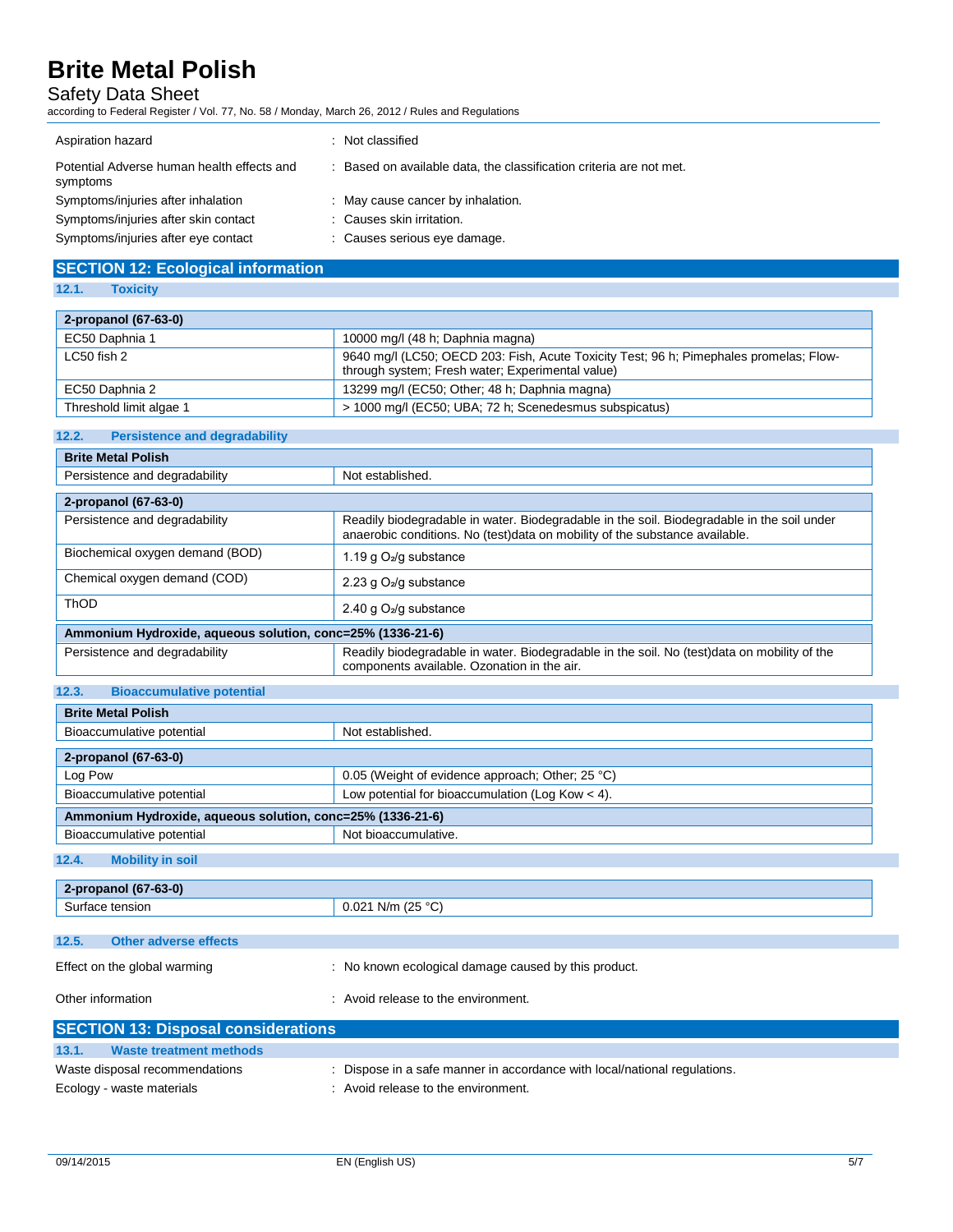## Safety Data Sheet

according to Federal Register / Vol. 77, No. 58 / Monday, March 26, 2012 / Rules and Regulations

### **SECTION 14: Transport information**

#### **Department of Transportation (DOT)**

In accordance with DOT

Not regulated for transport

### **TDG**

No additional information available

#### **Transport by sea**

No additional information available

#### **Air transport**

No additional information available

| Listed on the United States TSCA (Toxic Substances Control Act) inventory                                             |  |  |
|-----------------------------------------------------------------------------------------------------------------------|--|--|
| 2-propanol (67-63-0)                                                                                                  |  |  |
| Listed on the United States TSCA (Toxic Substances Control Act) inventory<br>Listed on United States SARA Section 313 |  |  |
| Ammonium Hydroxide, aqueous solution, conc=25% (1336-21-6)                                                            |  |  |
| Listed on the United States TSCA (Toxic Substances Control Act) inventory<br>Listed on United States SARA Section 313 |  |  |
| 1000 lb                                                                                                               |  |  |
|                                                                                                                       |  |  |

#### **CANADA**

No additional information available

#### **EU-Regulations**

No additional information available

#### **National regulations**

| <b>Silica</b><br>(14808-60-7)                                                              |  |
|--------------------------------------------------------------------------------------------|--|
| Listed on IARC<br>Cancer)<br>' (International<br><sub>on</sub><br>r Research<br>Agency for |  |

#### **15.3. US State regulations**

No additional information available

| <b>SECTION 16: Other information</b> |              |
|--------------------------------------|--------------|
| Revision date                        | : 04/15/2015 |
| Other information                    | None.        |